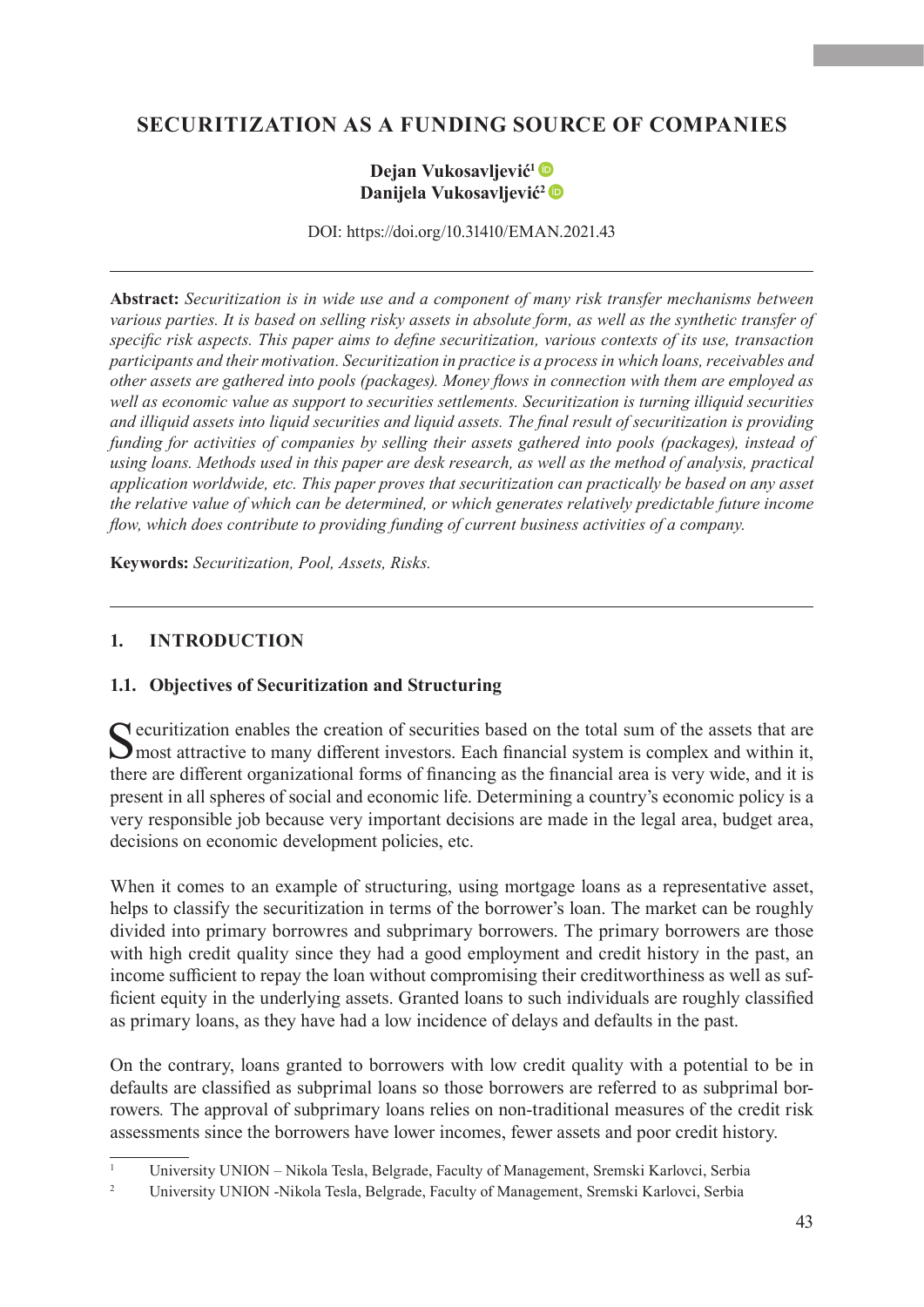After the loan is granted, the loan portfolio has to be serviced by special departments in order to monitor the repayments of subprimary loans. If there is a delay in repayment of the subprime loan, the servicers take immediate action either by helping the borrowers to meet their obligations or by mitigating possible losses due to default.

It is necessary to distinguish between transactions related to primary and subprimal loans because it affects the credit rating. The high credit quality of loans in the primary sector quite simplifies raising the credit ratings. For example, the mortgage loans that meet the standards are considered primary loans while the securities performed with the loans are referred to as agency transactions (agency deals).

Increasing the credit rating in the agency transactions is achieved through the guarantee mechanisms given by the agency that broadcasts the transaction. This guarantee is paid by the transaction sponsor via fee. In the case of the other primary loans' securitization, the used mechanism for increasing the credit rating is a subordinated structure where there are classes of bonds that have different priorities in relation to cash flows and write-offs of losses. Structures are flexible in terms of creating the most efficient credit rating raising in primary transactions, determining the necessary credit rating is often conditioned by the rating agency, while the suborded structures are relatively simple. The execution of the transaction is mostly influenced by the maturity date of the bond.

## **1.2. Ruling Perceptions**

Securitization of sub primary loans has to be highlighted as in the case of the securitized primary loans, the sub primary loans securitization will have bond classes with different priorities compared to the cash flow. However, compared to the securitization of the primary loans, the securitization of the sub-primary loans requires a higher amount to raise the credit rating to create the older bond classes. This fact affects the economic justification factor of the primary transactions in relation to sub primary transactions. The motive for creating an efficient structure relates to the primary transactions is to shape the older bonds, while the goal refers to the subprimary transactions is to structure the transaction to produce an effective credit rating in order to protect the older bonds.

Although the structuring approach is similar in comparison to creating bond classes with different priorities and ratings, the credit rating-raising techniques used for the primary loans' securitization would not be effective enough if it has been applied to subprimary loans, especially if subording is used as the only form of credit support. There are at least two reasons for that. First, the subordinated bond classes would be higher compared to the bond classes in the primary loan securitization. In addition, the incremental interest rate paid by borrowers can be used optimally to provide credit support for older bond classes. For this reason, the securitization of subprimary loans uses a combination of mechanisms to raise the credit rating. Another reason is the cash flows allocation rules for the subprimary loan's securitization must have more tests to store older bond classes compared to the primary loan's securitization.

For the initiator, the investment bankers will structure the transaction by acting as agents or as the principals. It is not uncommon for some securitization to have dozens of bond classes, because maximizing the number of bond classes is not the goal of the structure. The only economic goal is to maximize the total revenue by selling all classes of bonds provided by pool assets. (In market jargon) the goal is to ensure the best *execution.* Alternatively, the goal is to acquire the lowest average cost for the financing.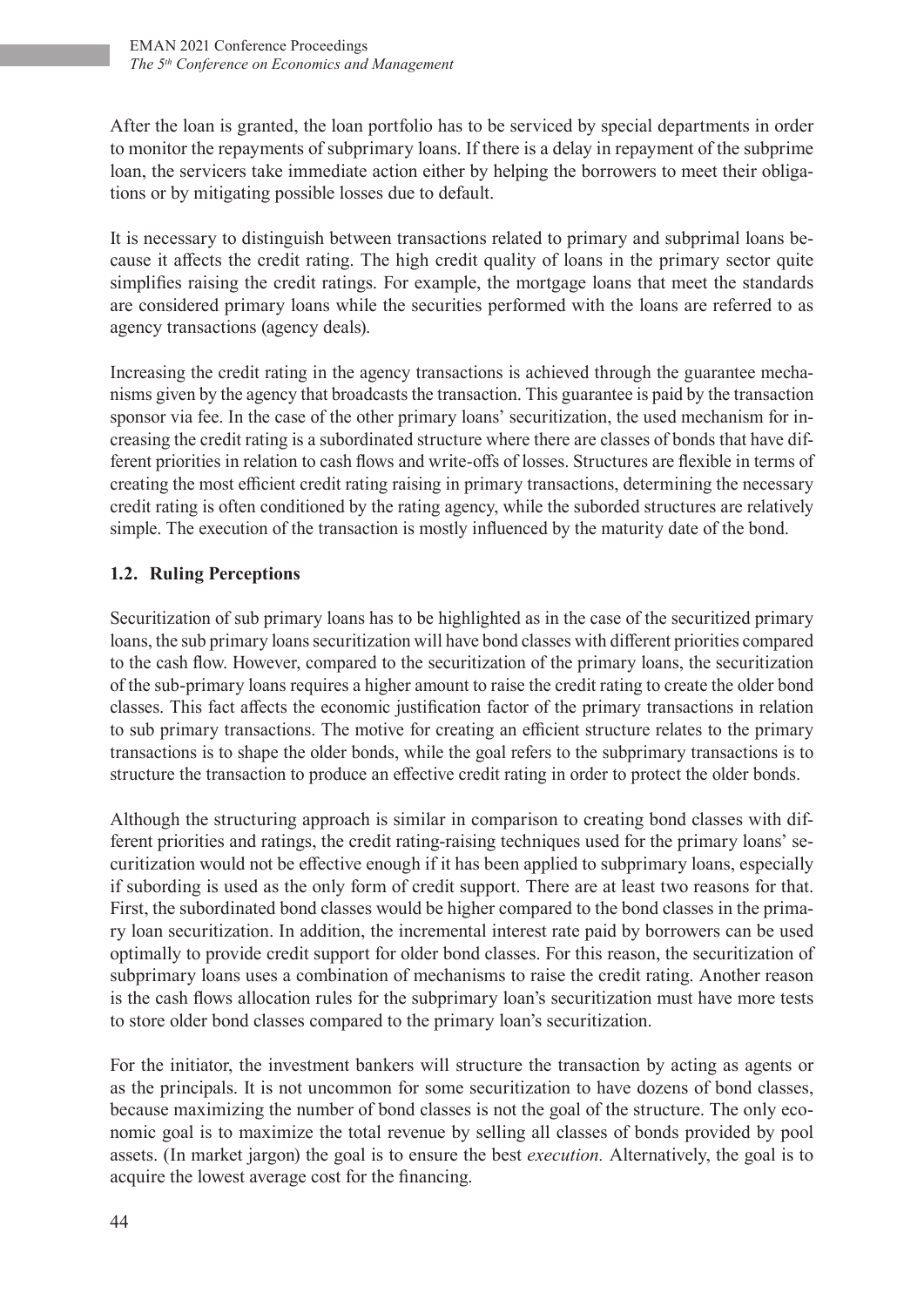Maximizing the assets securitization income can be achieved by structuring cash flow in two ways. First, shaping the cash flow of collateral to create the bond classes that better suit particular interest rate risk (i.e. effective duration, conversation and duration of the key rate) and yields or views of different investors. Another way of maximizing income in the assets securitization is when the investment banker tries to create more economical structures, especially for non-agency transactions where the cost of raising the credit rating is contained in the transaction through co-boarding mechanisms. In general, the securitization initiator in such cases will achieve better execution by creating the highest possible amount of the older bonds while at the same time receiving the highest possible income for the younger bond classes (i.e. sub-corporate bond classes and interests).

#### **1.3. Future Income Securitization**

Traditional transactions secured by the asset refer to the asset that exists, while the future flows transactions refer to the asset that is expected to be in place There is a source, business or infrastructure, from which the assets will arise. Business or infrastructure needs to be worked on to generate the revenue, in other words, the income is not created therefore the securities repayments are liquidated by themselves. On the other hand, the future flows are like corporate financing as the asset performance or infrastructure must be in place to see the cash flow that will repay the securities.

#### *1.3.1. The Future Flows Can Be Securitized*

The basic premise of the future flows` securitization is the framework's existence. Based on that the cash flows will occur in the future so they can be securitized. If the framework does not exist itself, the investors will expose themselves to the unknown risk, their rights would be less than insured lending.

The following future flows can be securitized: revenues from the sales of air tickets, electricity sales, telephone equipment rental, export revenues based on natural resources, etc.

#### *1.3.2. Uncertain Receivables*

The future flows receivables are uncertain and unpredictable therefore the initiator transfers a certain part of the receivables and keeps the excess above the transferred part as the seller interest. The transferred part is a basic receivable and it is based on the past recorded results. The transferred part is used to service investors, therefore the transferred part can be used as the requested funds for servicing the investors. The seller's interest varies depending on the initiation of the securitization in the process of the transaction.

#### *1.3.3. Cash Flow Capturing*

The future flow transaction essentially represents the cash flow capturing. The receivables sales mechanism is presumed to exist (the transaction is with receivables transfer) but it is obvious that the whole concept will not make sense unless the trust members have the ability to physically capture the cash flows that generate certain receivables before they are redirected to the initiator – since what is being sold has yet to be raised.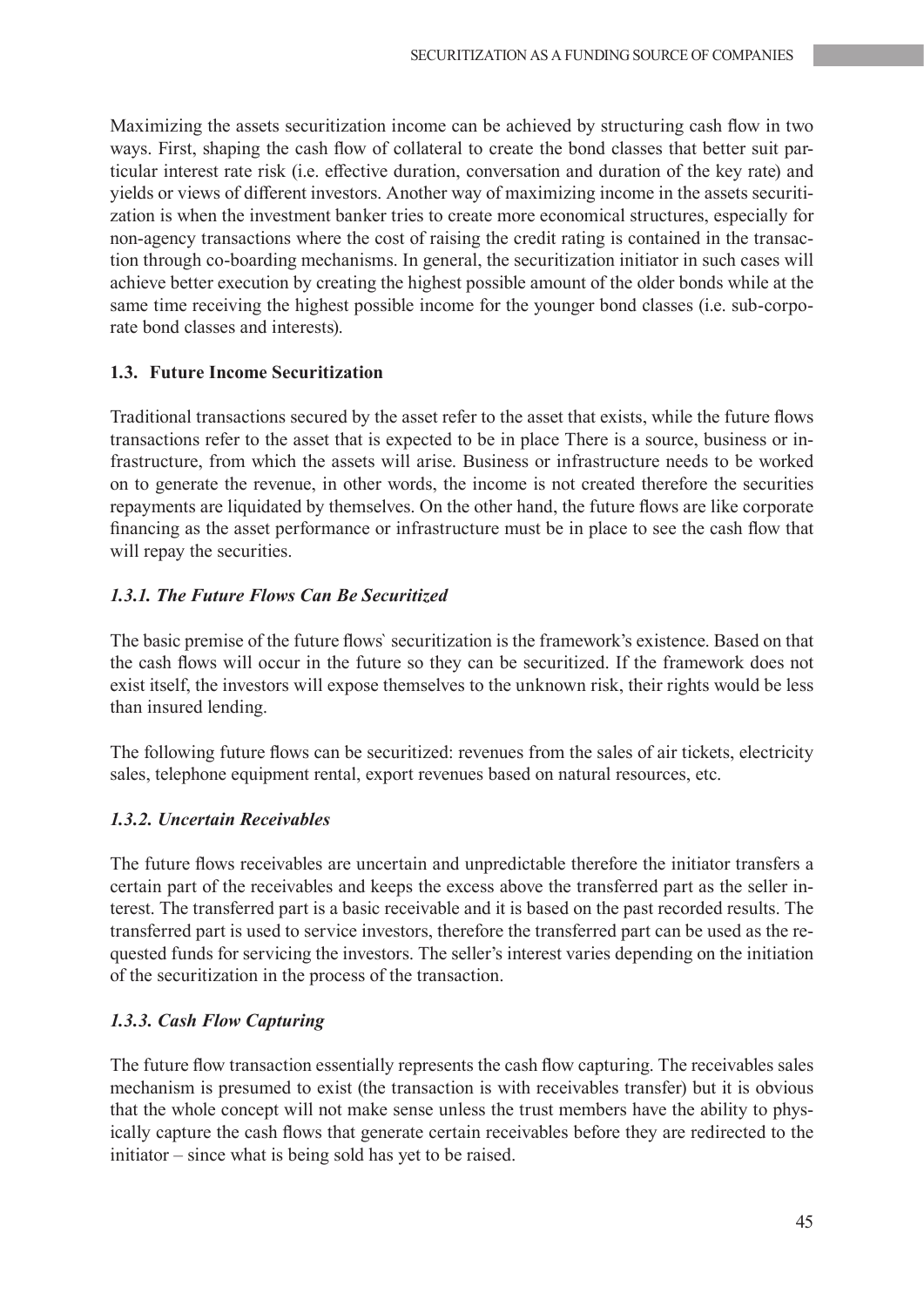### **1.4. Categories Transaction Securitization**

As the financial market matured and evolved, three general categories of securitization transactions were established. Financing and capital management transactions are the basic type of transactions in the securitization arena.

Initiators generate assets such as loans and receivables that represent the total payment obligations of their clients (debtors). When such assets are securitized (or interest per the asset), the initiator achieves liquidity. Clients typically do not know that the asset is securitized therefore there has been an effective change in controlling their obligation – the change does not have to be published, since the synthetic structure does not have to lead to any control changes but solely to risk transfer.

### *1.4.2. Arbitration Repackaging*

Repackaging transactions are typically the Treasury Bills series issued as ABS (Asset Backed Securities) secured by the bond portfolio (including the ABS itself), credit derivatives, loan portfolio and other forms of credit risk. Arbitration exists between portfolio yield and the required total cost of bills, so the success is often measured by comparing the relative costs of the current assets "in the balance sheet" relative to possession through securitization structure.

### *1.4.3. Market Value Transactions*

In relation to the market-based transactions, the asset manager must take certain measures, usually to sell the collateral, to liquidate assets. This puts the investor at liquidity and markets risk.

### *1.4.4. Transaction Characteristics and Participants in the Transaction*

Securitization structures seem complex, but there are common characteristics that facilitate their understanding and enable analysis and comparison.

The initiator approves funds to the debtor, so the initiator buys or uses the assets. This creates financial assets. When it is created, the initiator usually continues to charge and manage the assets in accordance with the current lending and collection procedures. These activities are usually referred to as servicing and the party that performs it is called a servicer. To create the ABS (Asset Backed Securities), the initiator entrusts the assets to be securitized to another entity (it's usually the separate SPV (Special Purpose Vehicle). SPV or trustee issues debt securities for the capital markets. The Securities are typically bought by institutional investors (including banks, transaction brokers, insurance companies, pension funds and portfolio managers).

The Issuer uses the Treasury bills income to pay the purchase price of the asset being securitized. The transfer of initiator assets to the issuer is usually *a securitization with* receivables transfer (traditional securitization). Traditional securitization separates the assets from the assets in case of initiator's bankruptcy or insolvency. In line with that, the investors can expect payment only from the assets in case of the initiator's usual operations, as well as in the case of possible insolvency or bankruptcy. All these methods do not affect liquidity. An overview of the mechanisms is given in Table 1.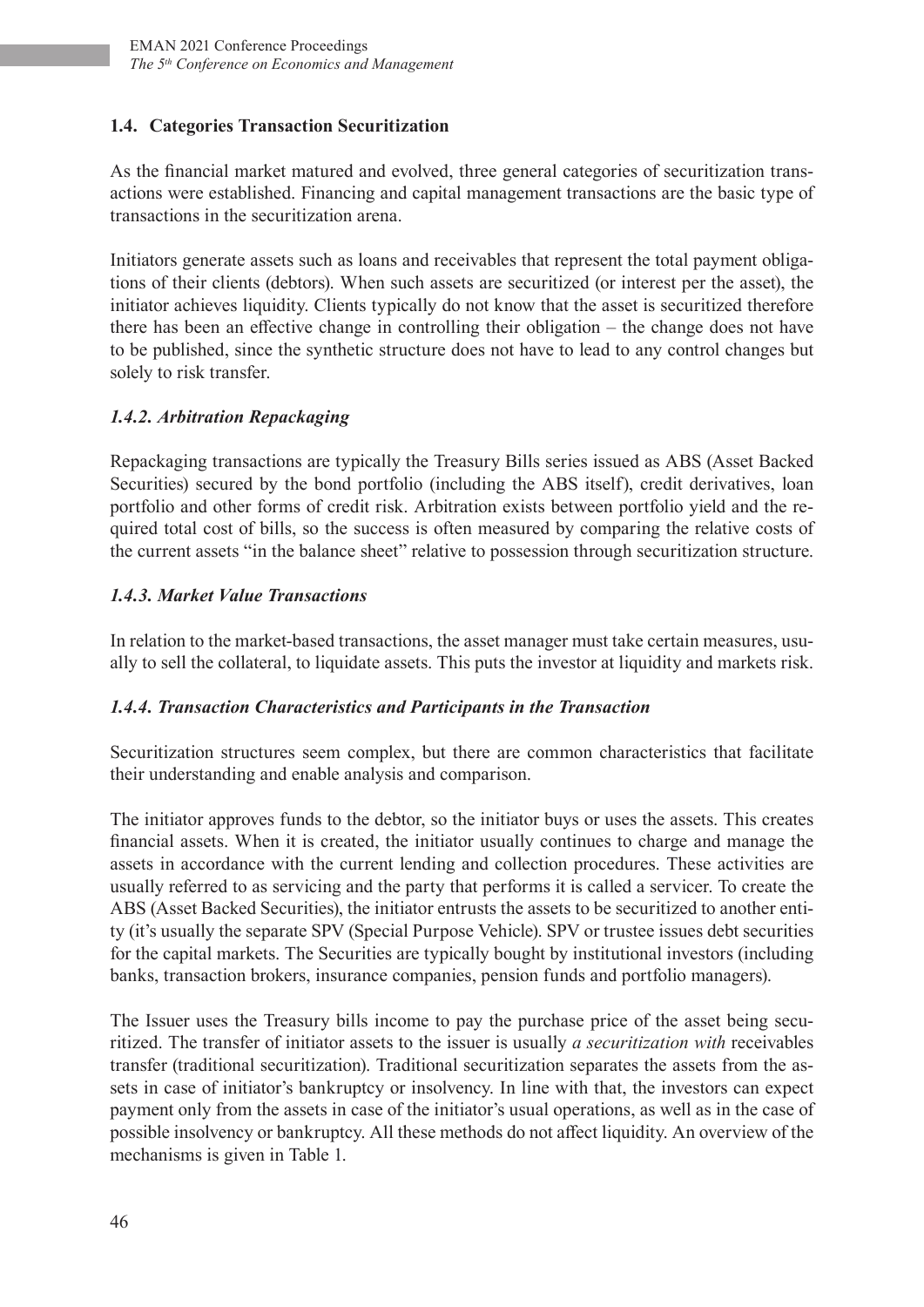| Mechanism                  | Measures taken                                                                                    | Effect on                               |
|----------------------------|---------------------------------------------------------------------------------------------------|-----------------------------------------|
| risk transfer              |                                                                                                   | balance sheet                           |
| Traditional securitization | The initiator sells assets to SPV                                                                 | The asset is usually erased from the    |
|                            |                                                                                                   | initiator balance sheet                 |
| Assignment                 | The initiator "assign' its interest to<br>pool assets that are securitized in<br>favor of the SPV | In the practice, the asset is erased    |
|                            |                                                                                                   | from the initiator's balance sheet,     |
|                            |                                                                                                   | but it is still in it $-$ only risk and |
|                            |                                                                                                   | rights are transferred                  |
| Secured loan               | SPV takes interest                                                                                |                                         |
|                            | (Usually 1 <sup>st</sup> priority)                                                                | Assets are still on the balance sheet   |
|                            |                                                                                                   |                                         |
| Default credit swap        | SPV together with the initiator are                                                               |                                         |
|                            | in default credit swap, arranging                                                                 |                                         |
|                            | the payment of certain amounts to                                                                 | The asset remains on the initiators'    |
|                            | the initiator in case of certain credit   balance sheet                                           |                                         |
|                            | events in relation to the asset's                                                                 |                                         |
|                            | securitization                                                                                    |                                         |
| Guarantee                  | SPV guarantees to the initiator,                                                                  |                                         |
|                            | but the regulations refer to loan                                                                 | The asset remains on the initiators'    |
|                            | derivatives may not be applied on                                                                 | balance sheet                           |
|                            | the guaranty                                                                                      |                                         |

**Table 1.** Risk transfer mechanisms

**Source:** Commerzbank Securities / 2012.

### **2. CONCLUSION**

A securitization is a form of structural financing. Common to all types of transactions is that transactions are structured to modify or redistribute collateral risk to different classes of investors based on the structure.

Securitization implies the pooling (packages) formation of the assets/receivables and securities emissions by a SPV. The result of the transaction is the corporation can obtain funds by selling the assets. The asset securitization process transforms pool assets into one or more securities, such as ABS (asset backed securities) Securitization is different from traditional financing methods as the cash flow is generated by assets can be used for one or more securities. Three advantages of securitization in relation to non-regression factoring and factoring with the modified regression right are: the essence of the securitization is primarily the monetization of financial assets in a way that reduces collateral, risk (credit risk, interest rate risk, risk of early repayment and liquidity risk) primarily for their repayment, but not for the performance of the particular project or entity.

The most important reasons the corporations use securitization are the possibility of reducing funding costs, the ability to diversify funding sources, the ability to manage corporate risk, reducing the capital requirements, the possibility of generating income on the service basis commission. A key role related to the bond emissions has the SPV since the entity separates the assets and it is used as collateral for securitization compared to the corporation that needs the funds (initiator/seller).